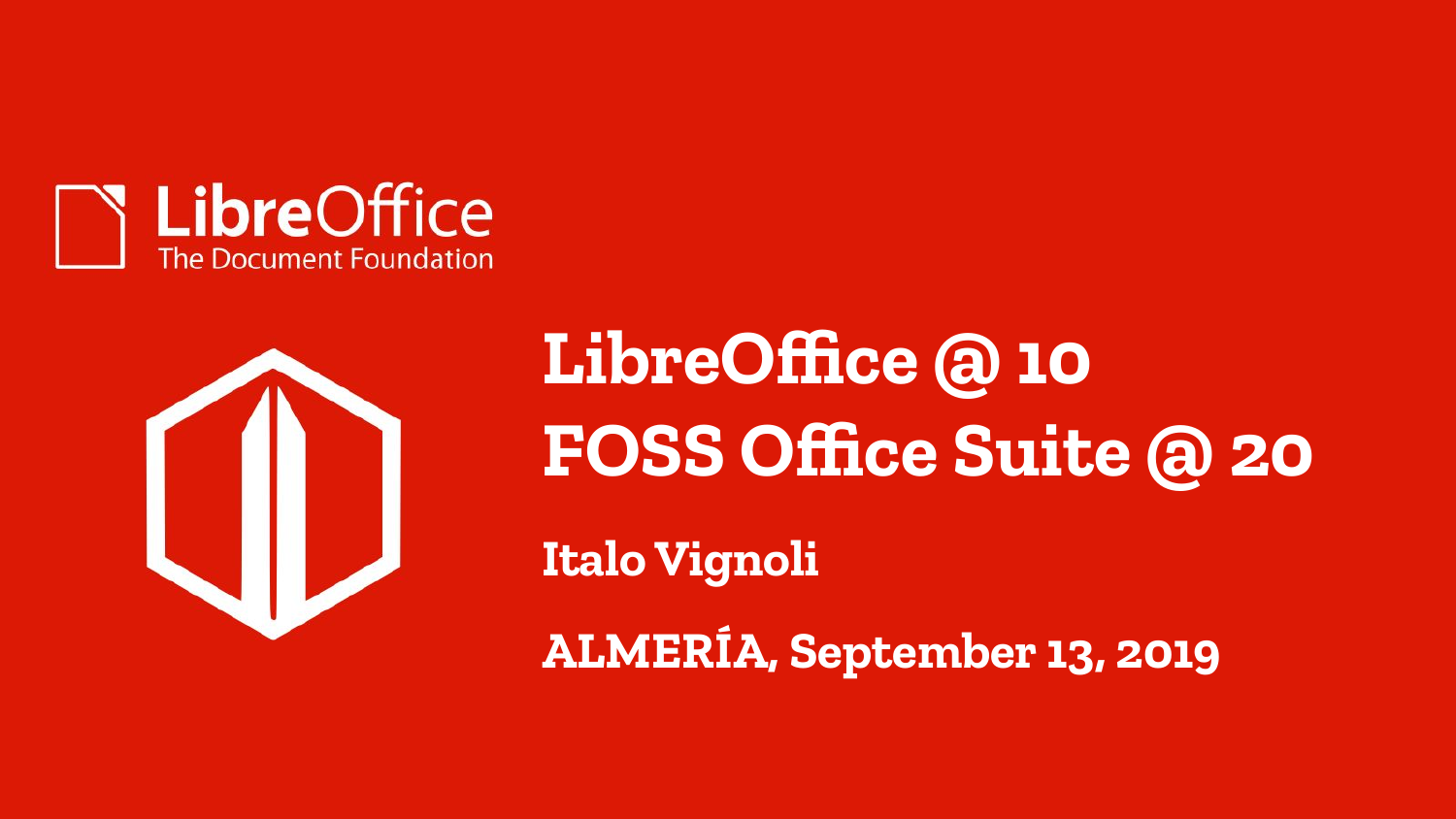### **10/20 Anniversary Project**

• Logo for 10/20 Project

Dedicated 10/20 Anniversary Swag ● TDF/LibreOffice at FOSS Conferences

- Fundraising for 10th Anniversary Project
- Book about History of LibreOffice
- July 19, 2020: Free Office Suite @ 20
- September 28, 2020: LibreOffice @ 10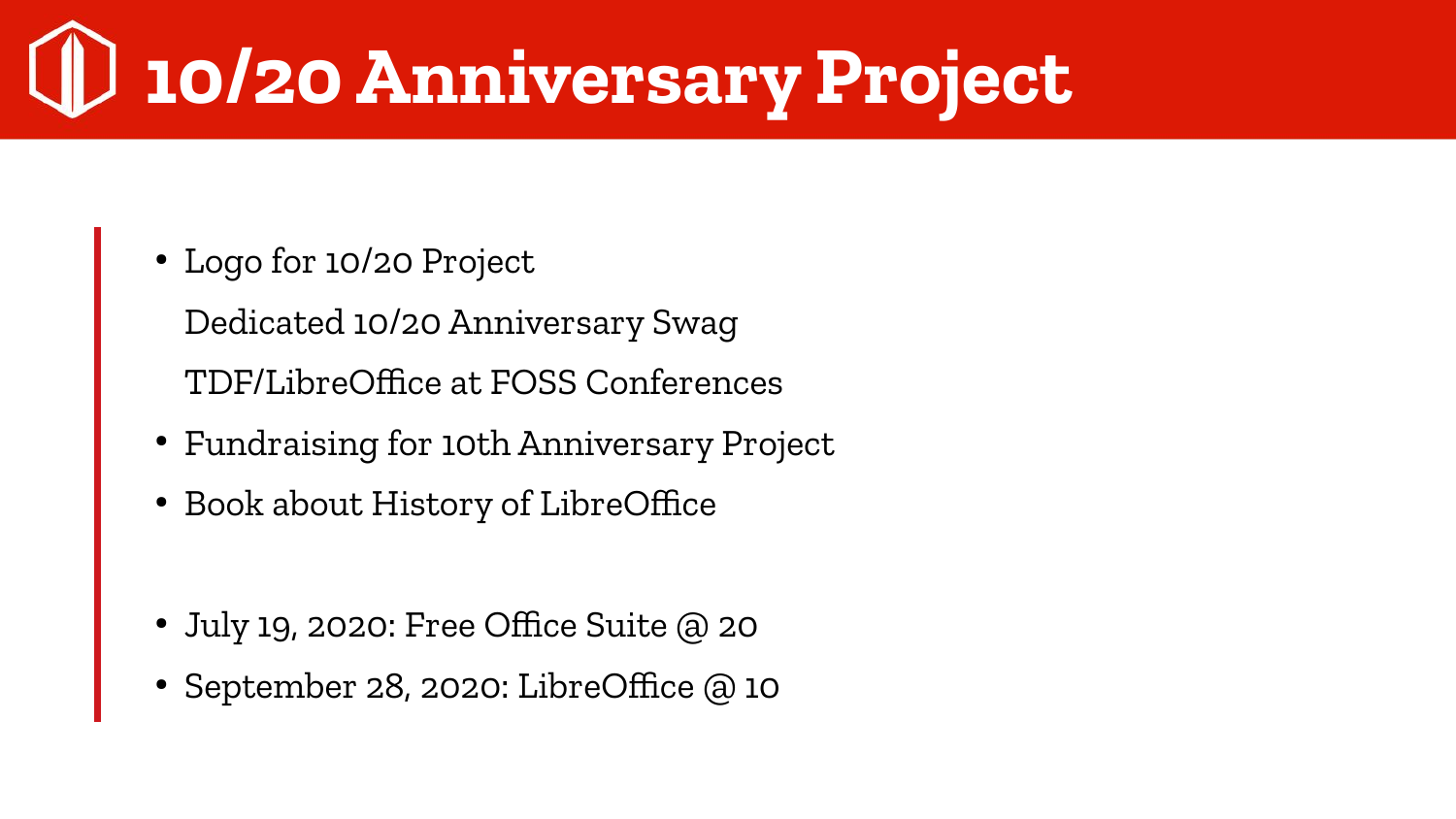## **Logo for 10/20 Project**

- Community Contest
	- Based on the 10/20 briefing document
- Announced after the Conference
	- Deadline for proposals will be November 30
	- Decision will be taken by TDF Core Team
	- No discussion will be accepted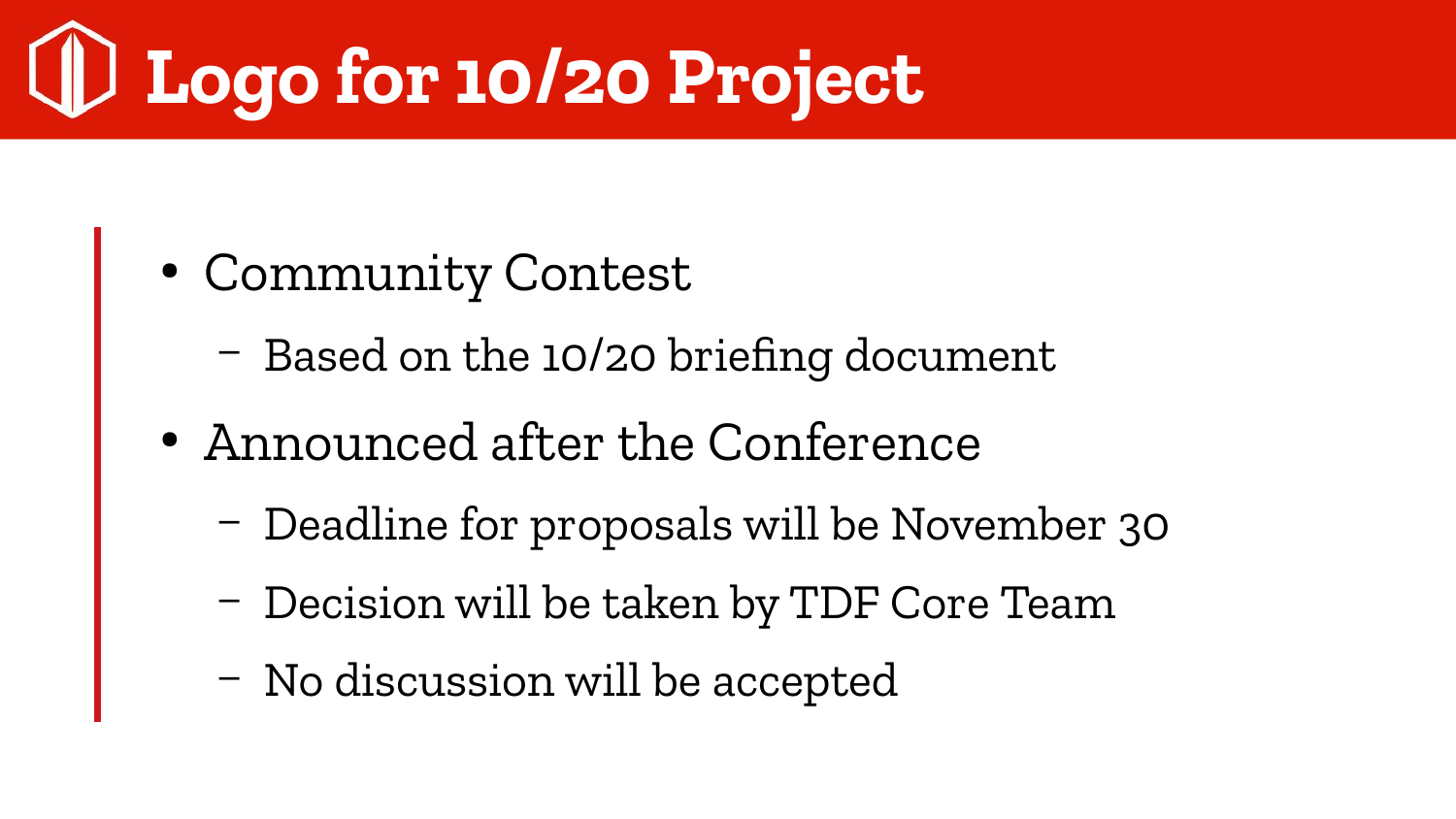### **Fundraising for 10th Anniversary Project**

- Develop a specific fundraising message
	- Example (thanks to Mike): 10x10, give 10 for 10
- Create specific fundraising related stickers
- Blog posts about 10 year contributions
- Interview people connected to the history
- First batch of people after LibOCon Almeria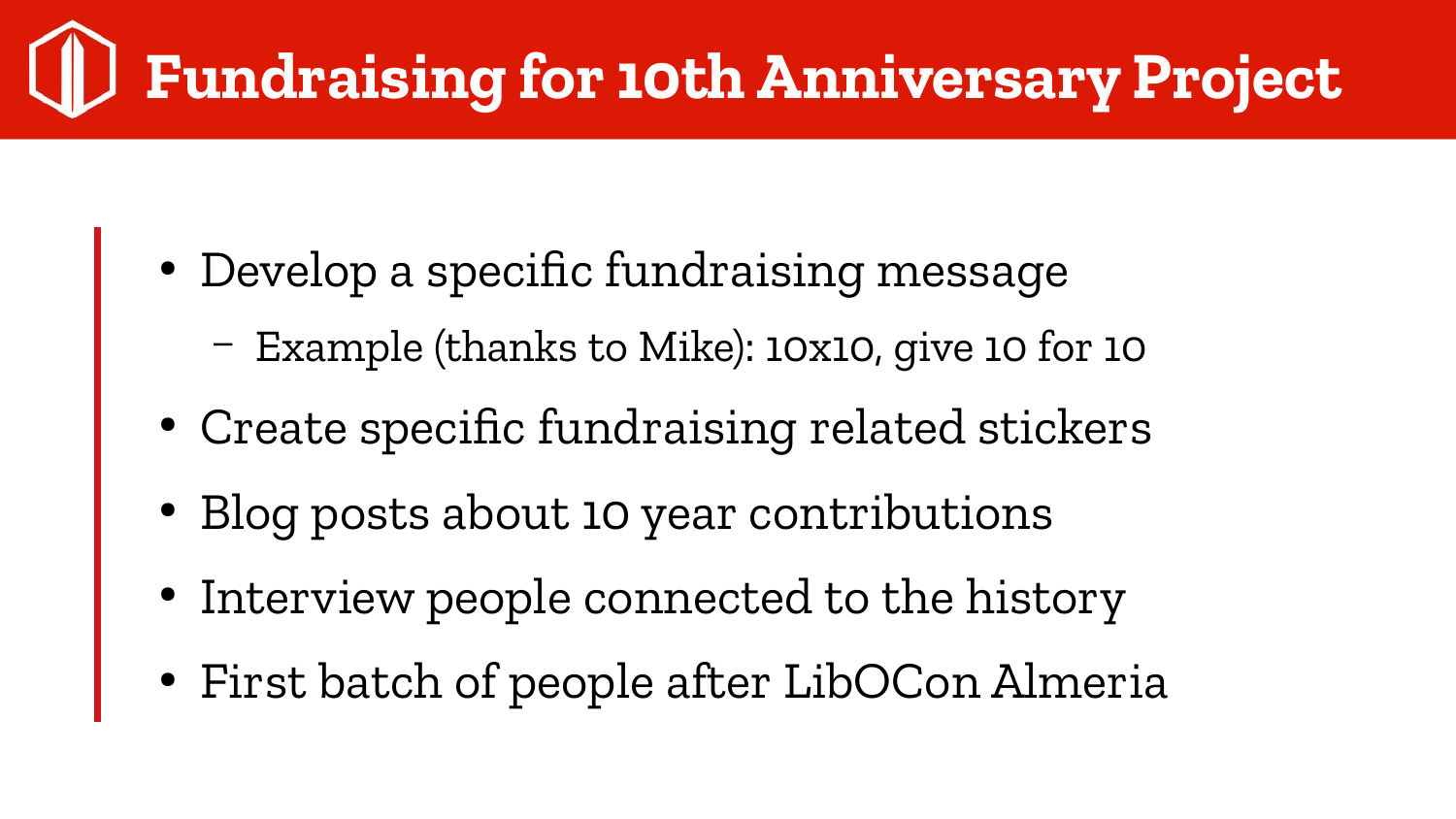#### **TDF/LibreOffice at FOSS Conferences**

- We have a list of FOSS conferences
- In addition, reach out through team/board/MC/AB
- Will send a message to organizers in late September
- Objective: a keynote/presentation about 10/20
- When possible, we should have a LibreOffice update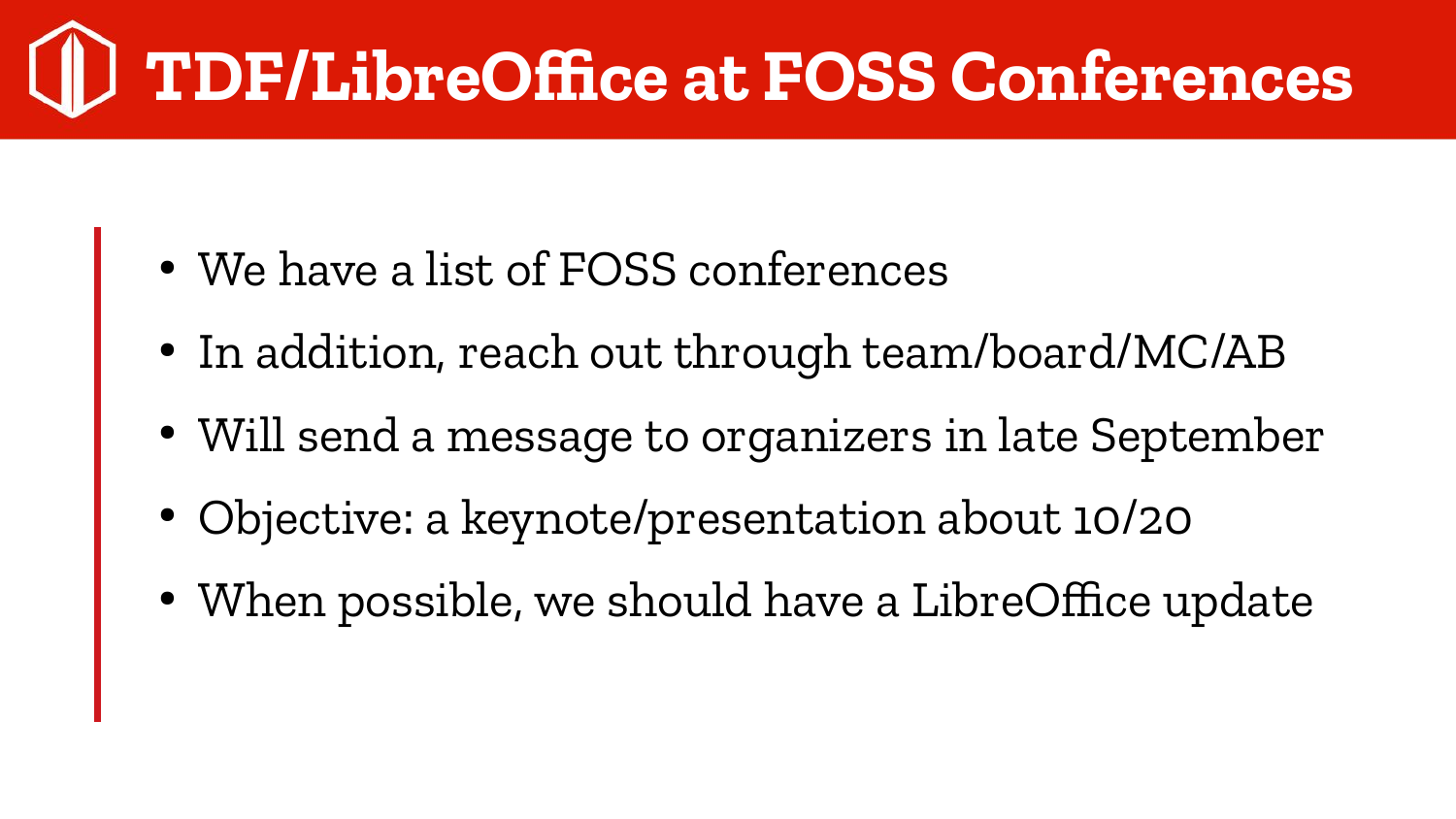### **Dedicated 10/20 Anniversary Swag**

- Special limited edition swag including a donation
- 100 (10x10) hoodies, polos and t-shirts at 50, 40 and 30 euro
- Ask FANS in Indonesia how much a pair of shoes could cost
- Think about useful stuff like screen cleaning cloth, mouse, power bank, USB stick, etc.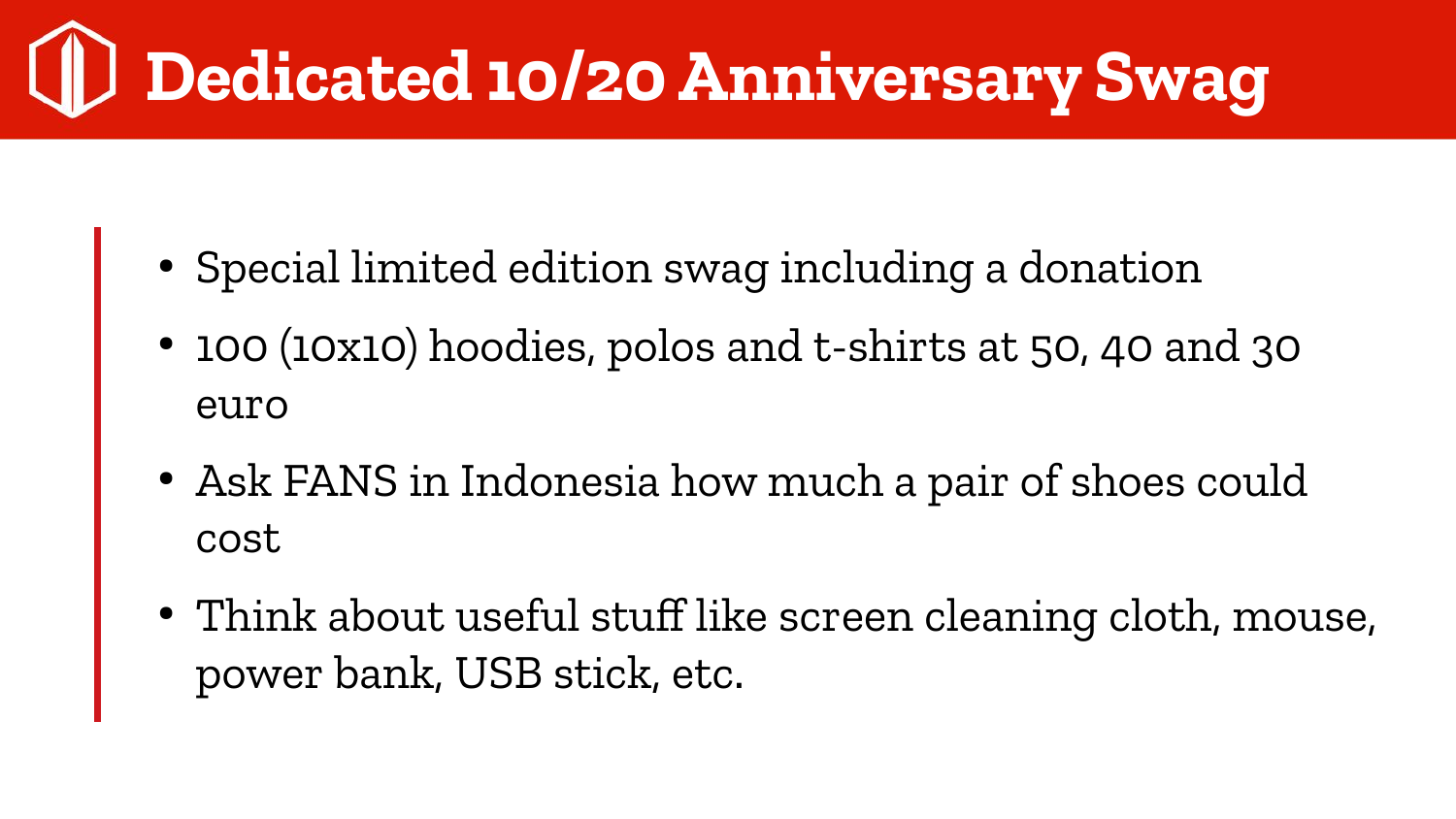## **July 19, 2020: Celebration in Turkey**

- July 19, 2000, Sun released the announcement about OOo
- The idea is to organize a celebration and to spread the news using media and social media
	- 20 years after the office suite was available as FOSS software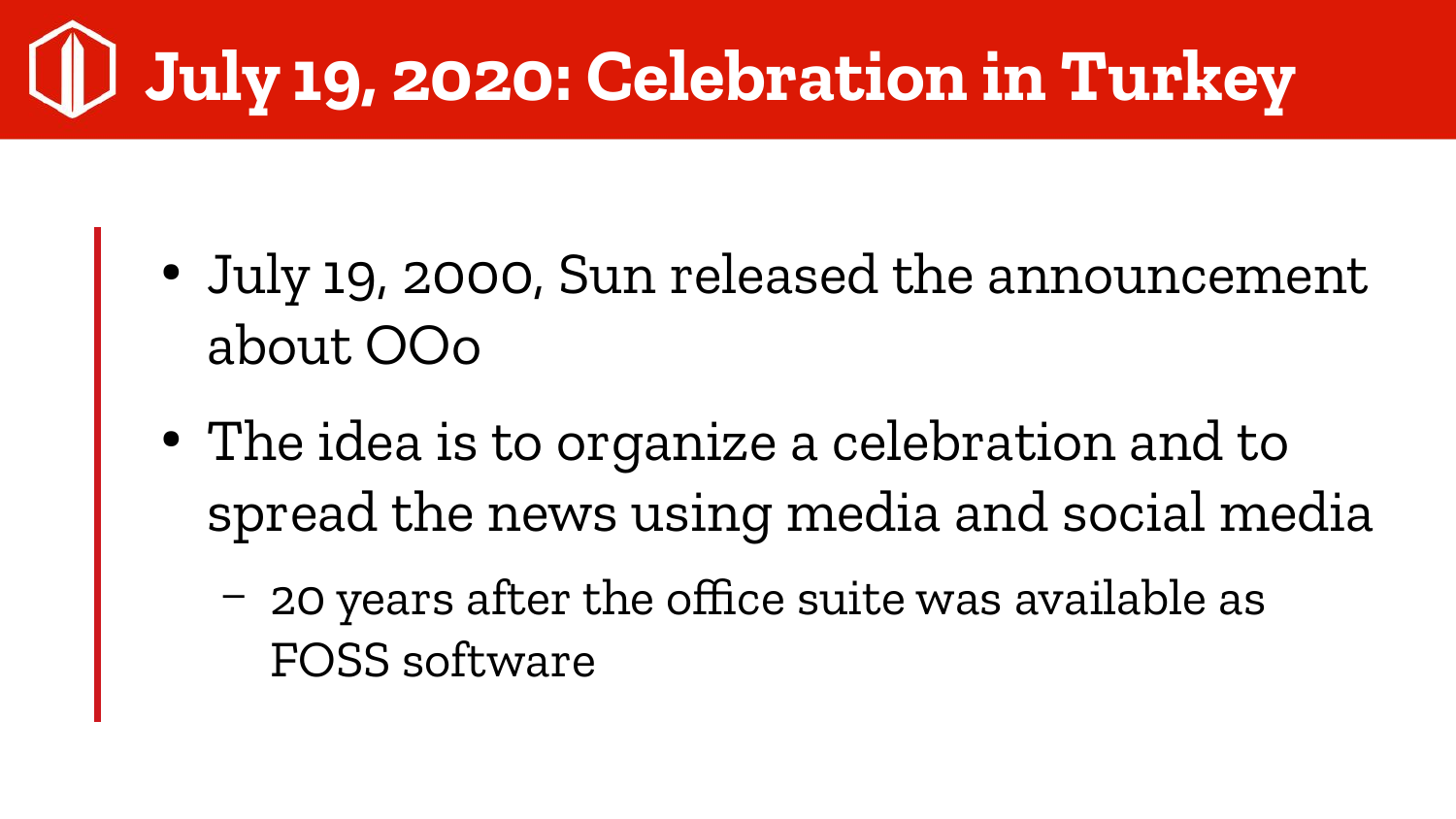# **September 28, 2020: Celebration**

- Organize a dedicated event on the very day
- Stakeholders
	- FOSS projects, Linux distributions, AB members, ecosystem companies
- **Contents** 
	- Present the book, offer a vision for the next 10 years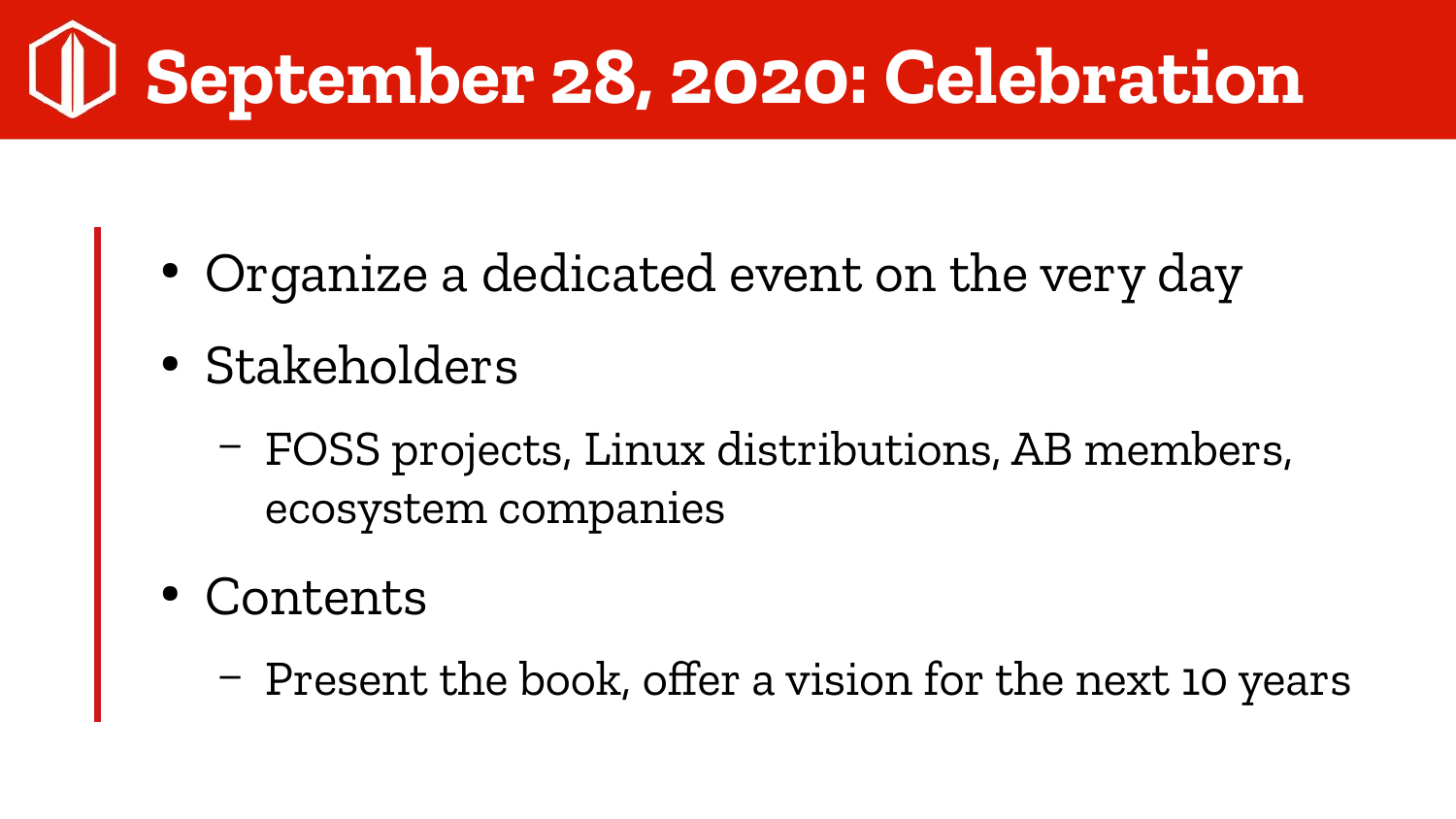### **Book about History of LibreOffice**

- Based on websites, blogs and documents
- Interviews to key people from StarOffice and OOo projects
- The idea is to use as much as possible existing docs and write only the connecting bits